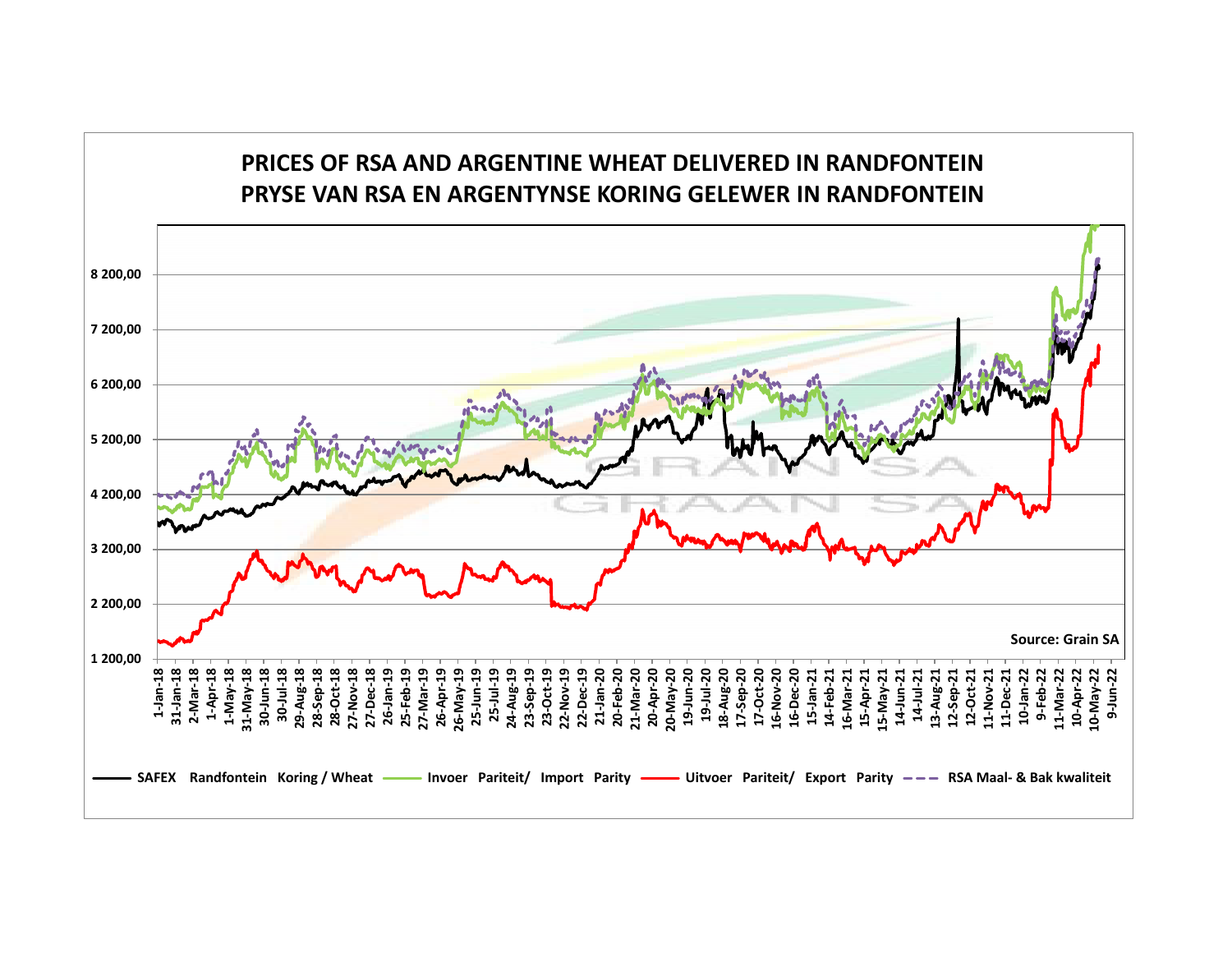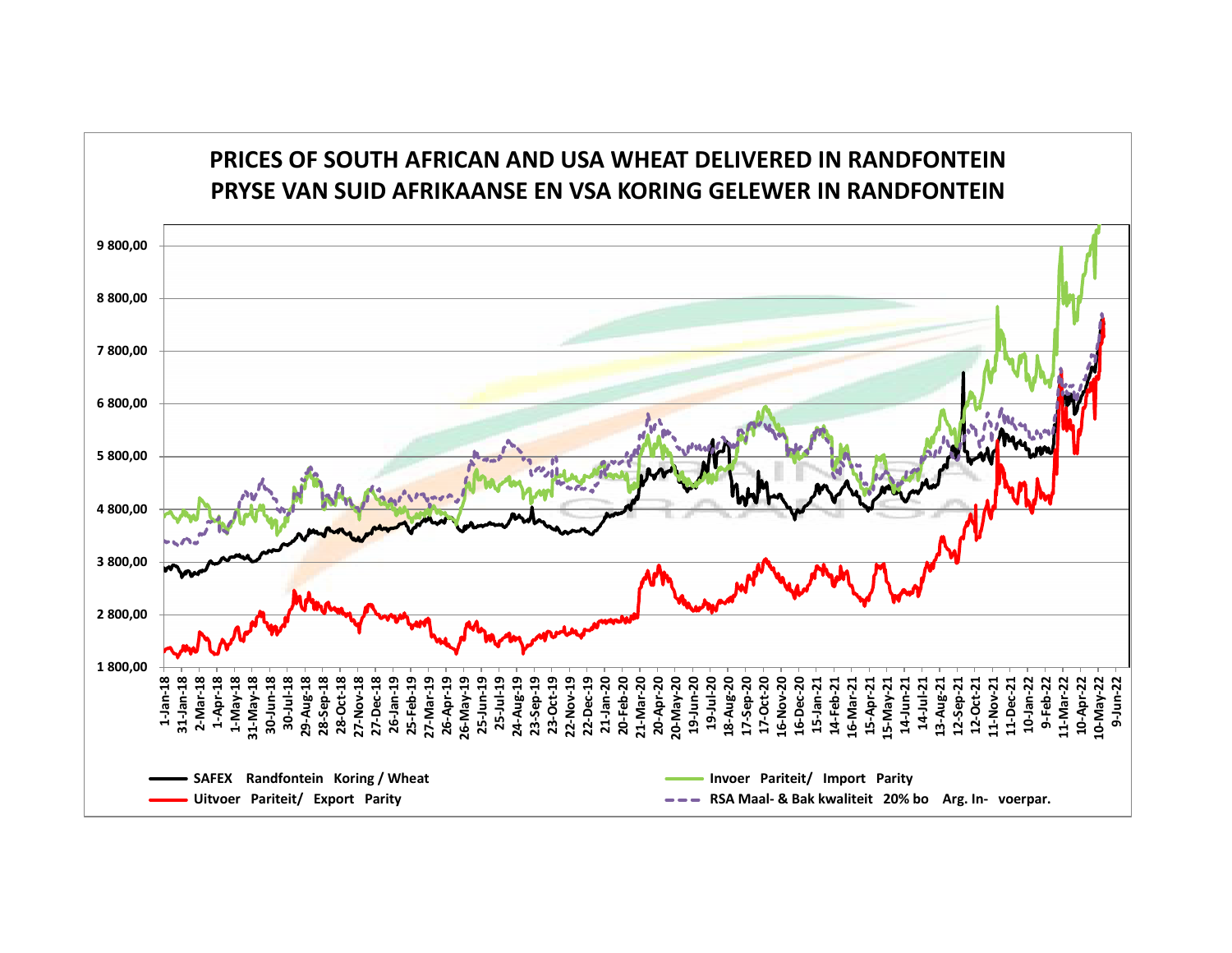# **PRICES OF WHEAT DELIVERED IN RANDFONTEINPRYSE VAN KORING GELEWER IN RANDFONTEIN**

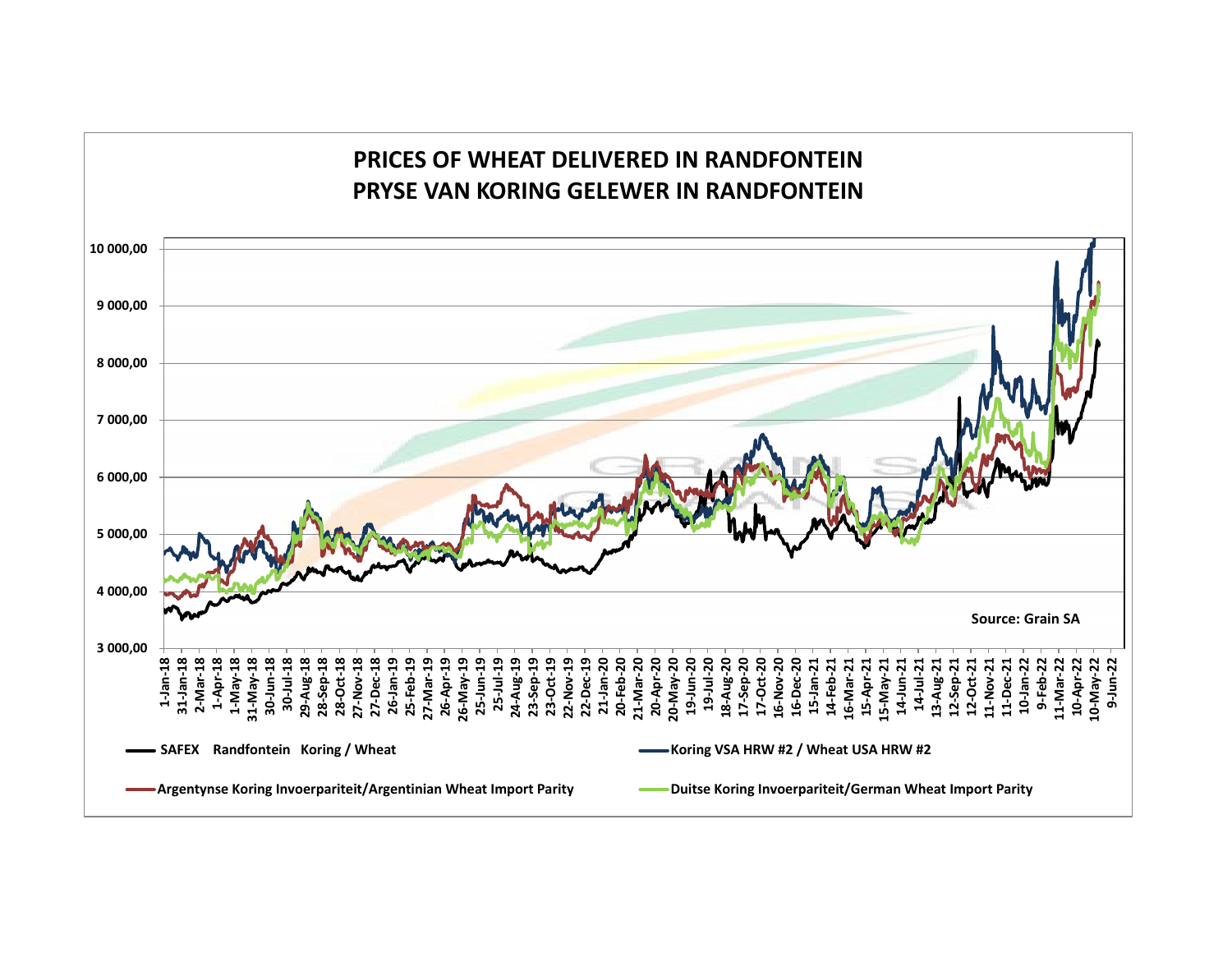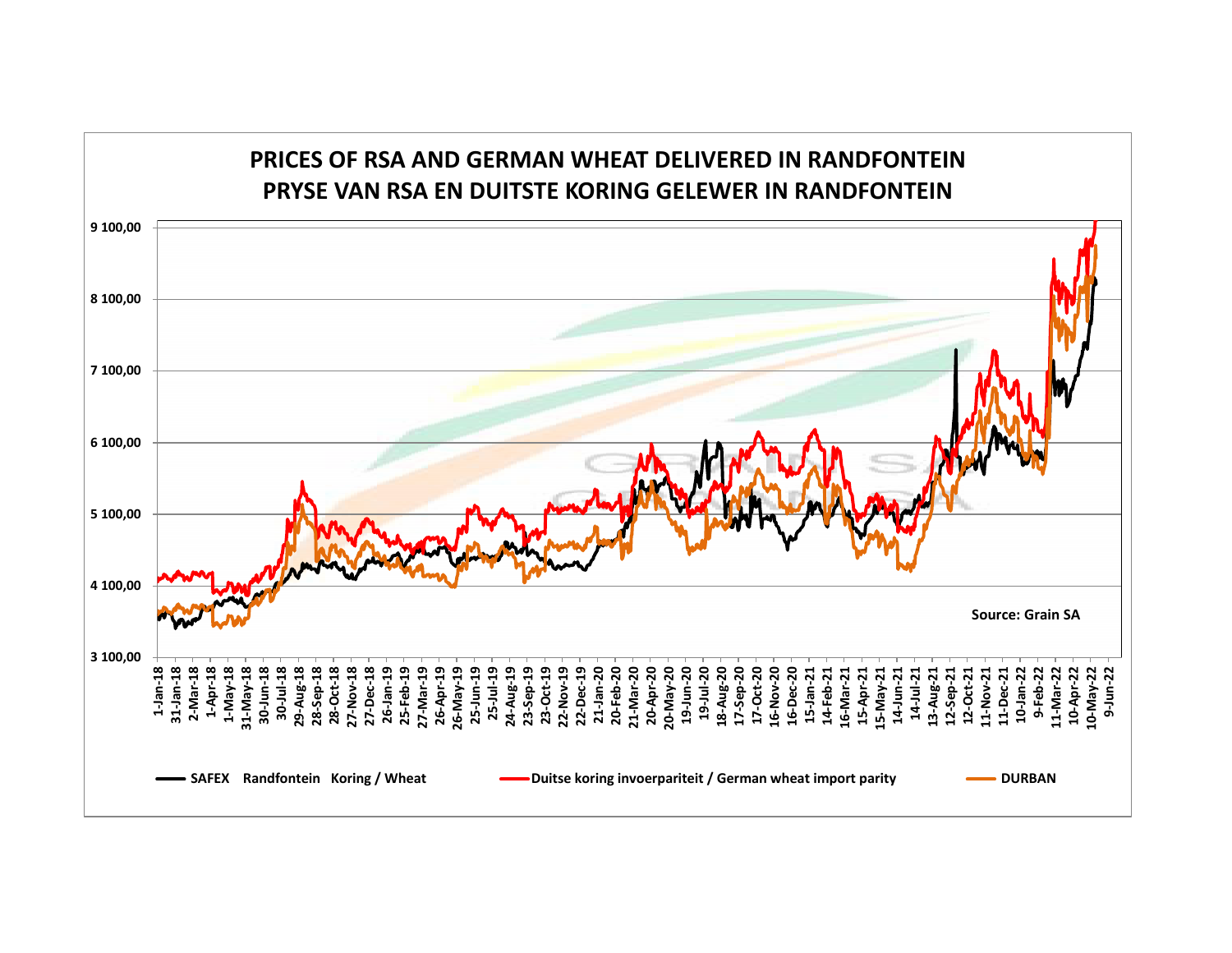## **PRICES OF WHEAT DELIVERED IN DURBAN HARBOURPRYSE VAN KORING VIR LEWERING IN DURBAN HAWE**

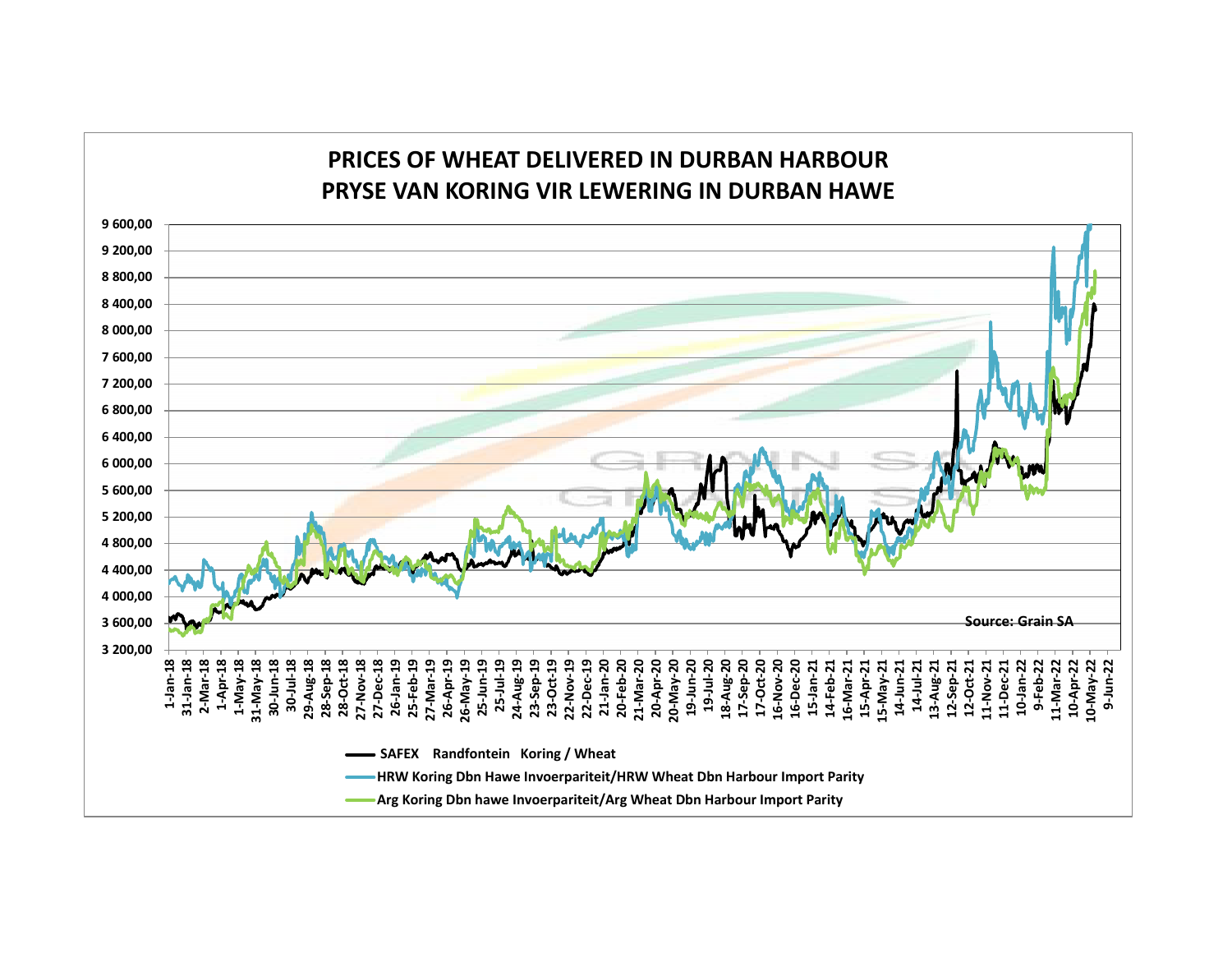## **PRICES OF BARLEY DELIVERED IN RANDFONTEINPRYSE VAN GARS GELEWER IN RANDFONTEIN**

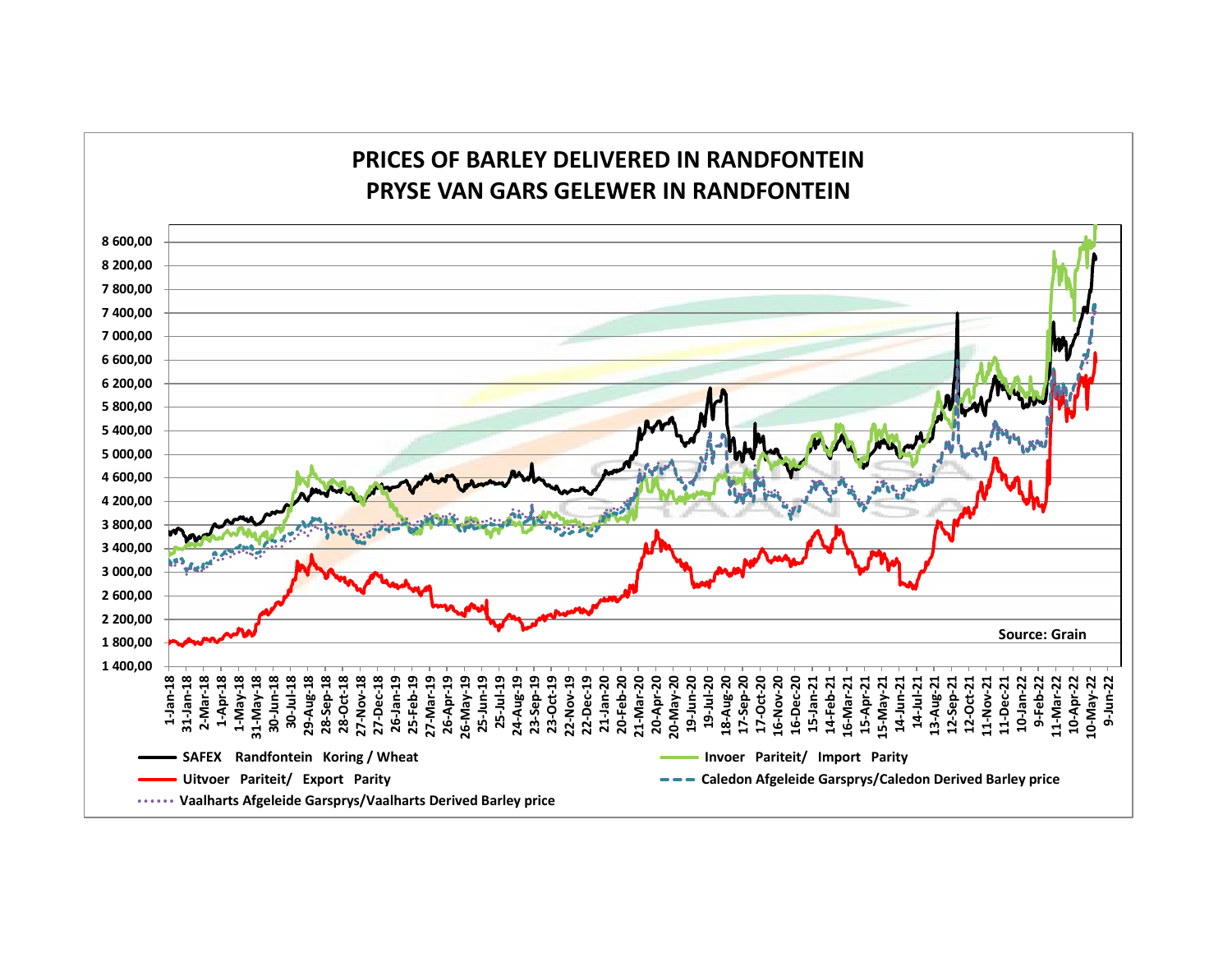## **IMPORT PARITY OF USA HRW AND FRANCE FEED BARLEYINVOERPARITEIT VAN VSA HRW KORING EN FRANSE VOERGARS**